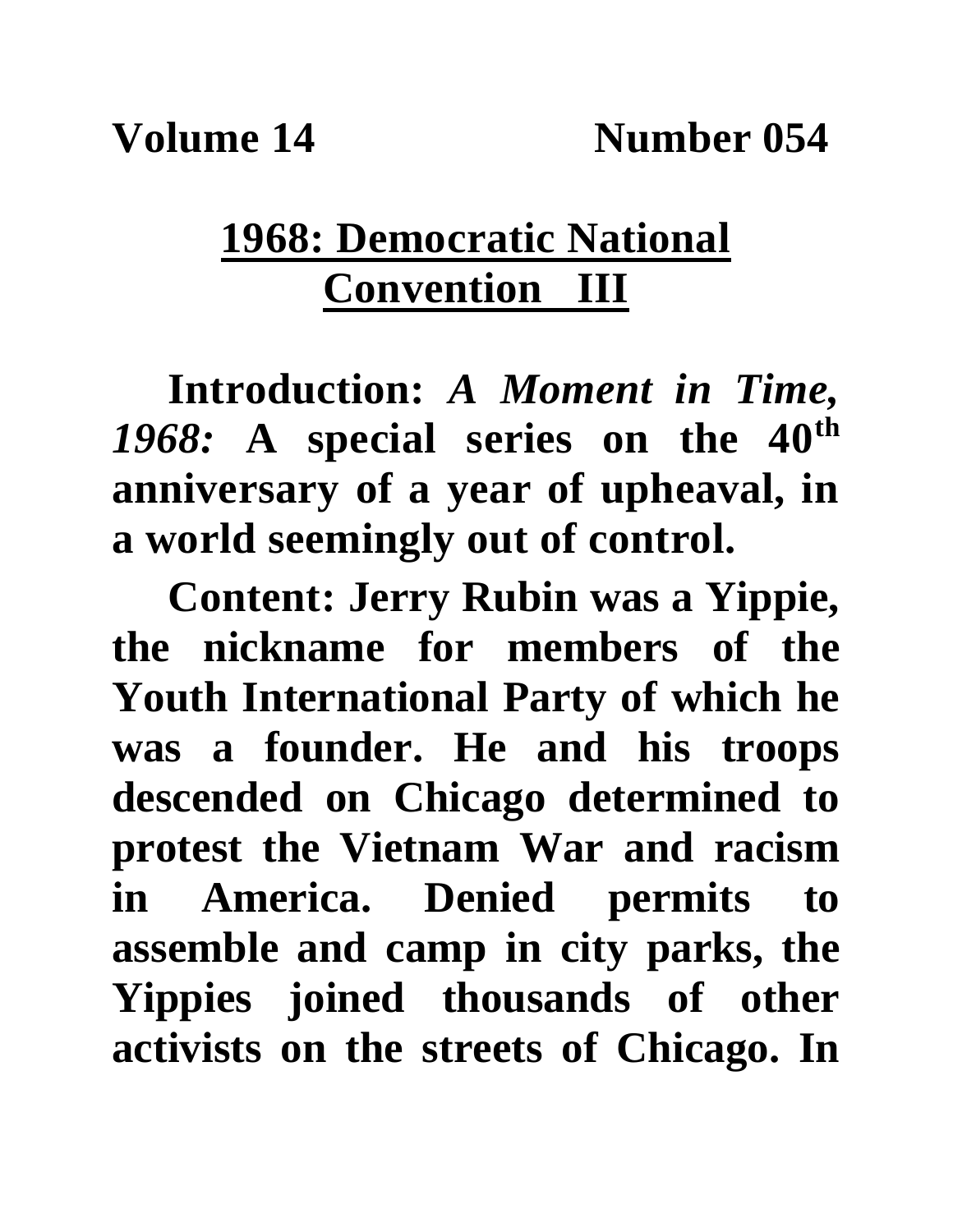**typically purple prose, Rubin warned of momentous events to come: "On Wednesday night the shit is really going to hit the fan 'cause we bust out of this park and go down to Grant**  Park and then go out to the **amphitheater. There're going to be some right strange theatrical events. And you'd better have your theater thing down pretty pat."** 

**Ranged against the protesters and whipped along by Mayor Richard J. Daley, one of America's last great city bosses, were 12,000 policemen, 5,000 regular army troops, and 6,000 National Guardsmen. Proud of his town, the Mayor was incensed that the protesters should sully Chicago's reputation for law and order. Many of**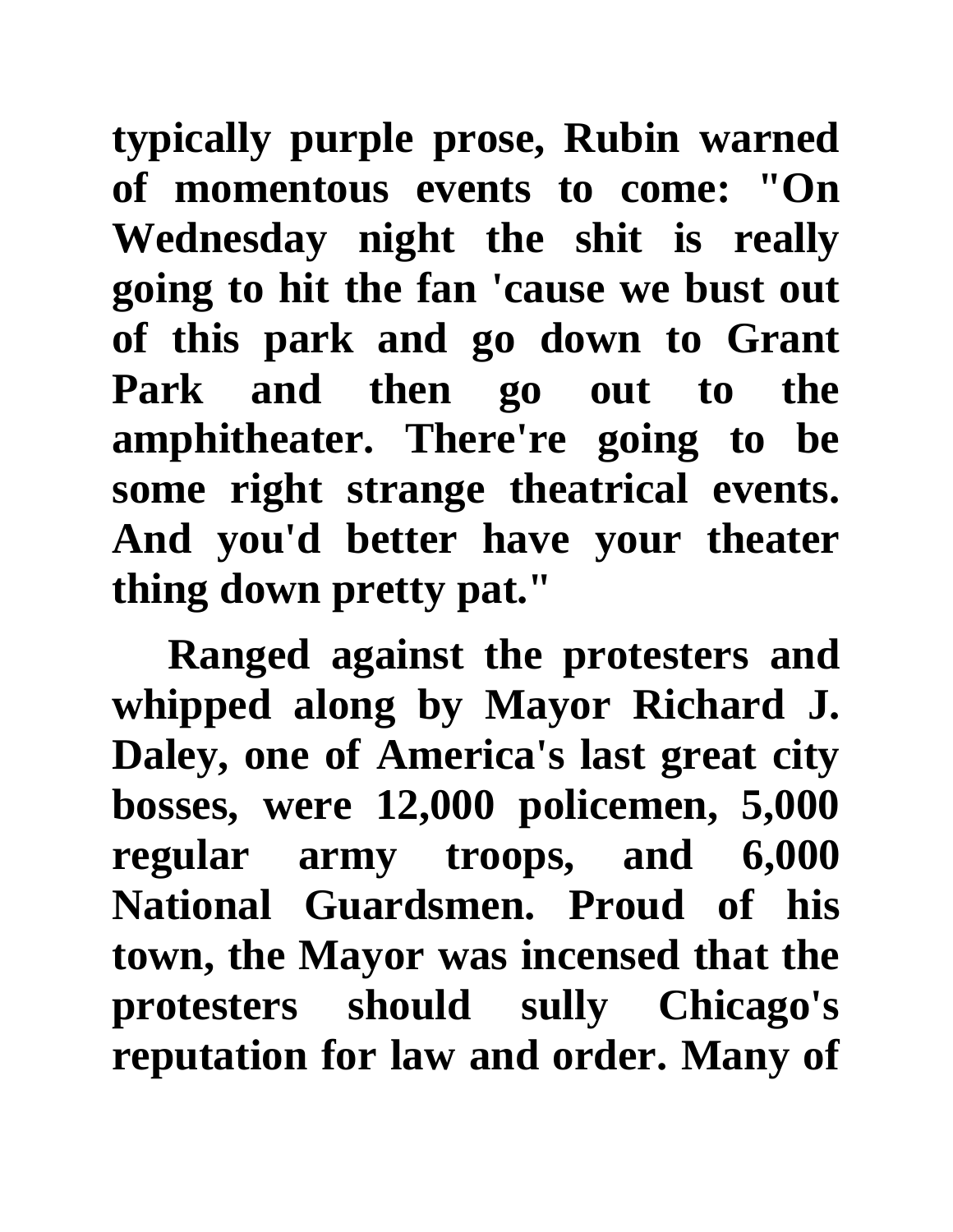**his police officers resented the middleclass kids whom they perceived as ill mannered, self-righteous, and having no respect for authority. And most of them needed a bath, badly.**

**Each night of the convention, the swelling number of demonstrators would engage in ridiculous street theater and the attempt to march to the Amphitheater near the stockyards. They would fling themselves against a phalanx of hostile Chicago policemen who often clearly lost control of themselves, waded into the crowds with billy clubs, having a riot of their own.** 

**The worst night was Wednesday and it has gone down in history as the Battle of Michigan Avenue. As the**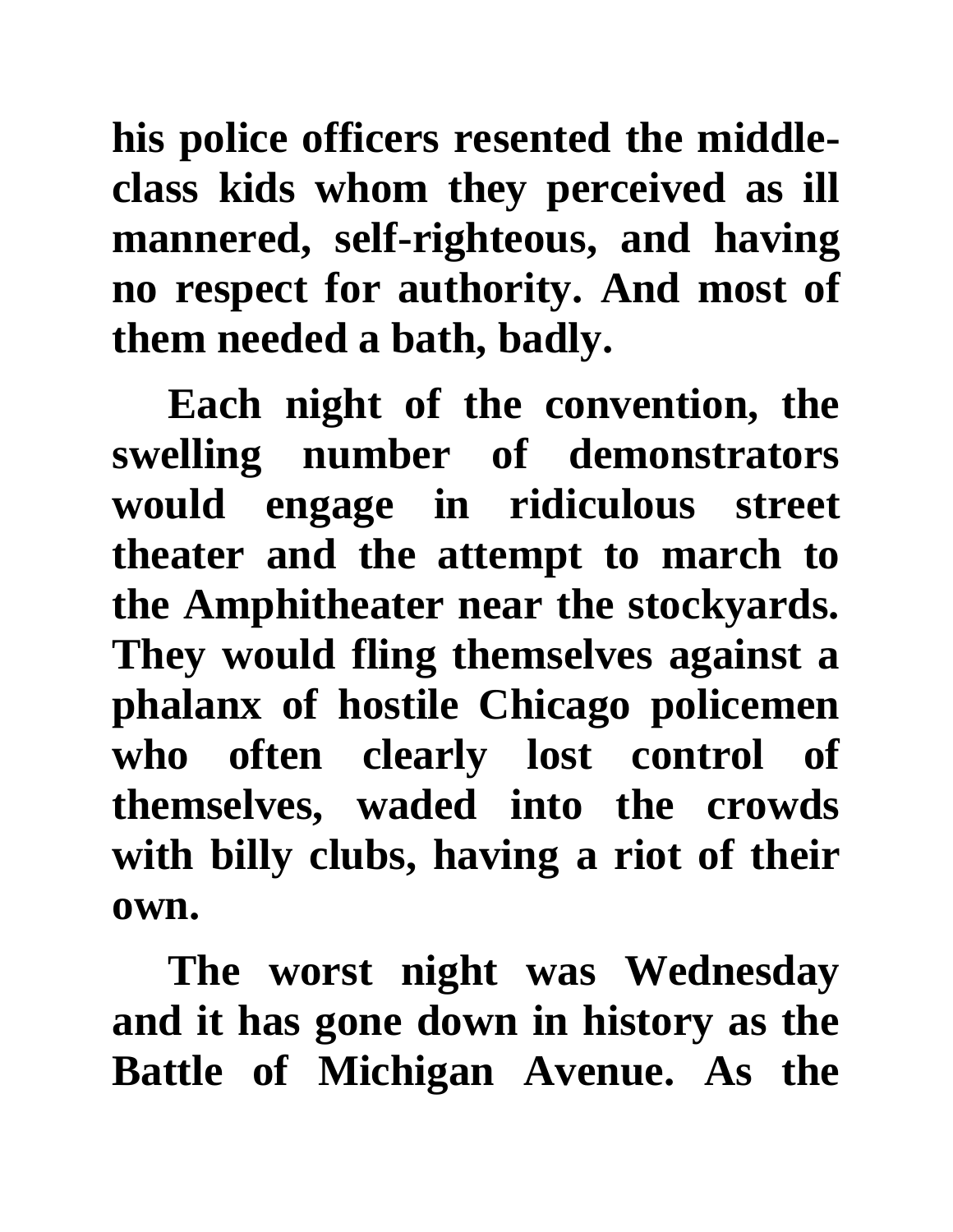**protestors tried to march to the Convention, they were halted at the Hilton. The police closed in and attacked the crowd with tear gas, mace and clubs. Innocent bystanders were assaulted. Part of the crowd was trapped against the windows of the hotel's restaurant. The glass broke inward and the police followed, beating restaurant patrons as well as protesters. Doctors who tried to treat the injured were clubbed. Police parked their vans outside hospitals and arrested victims who stumbled in seeking treatment. Television caught it all and broadcast it to a stunned America.**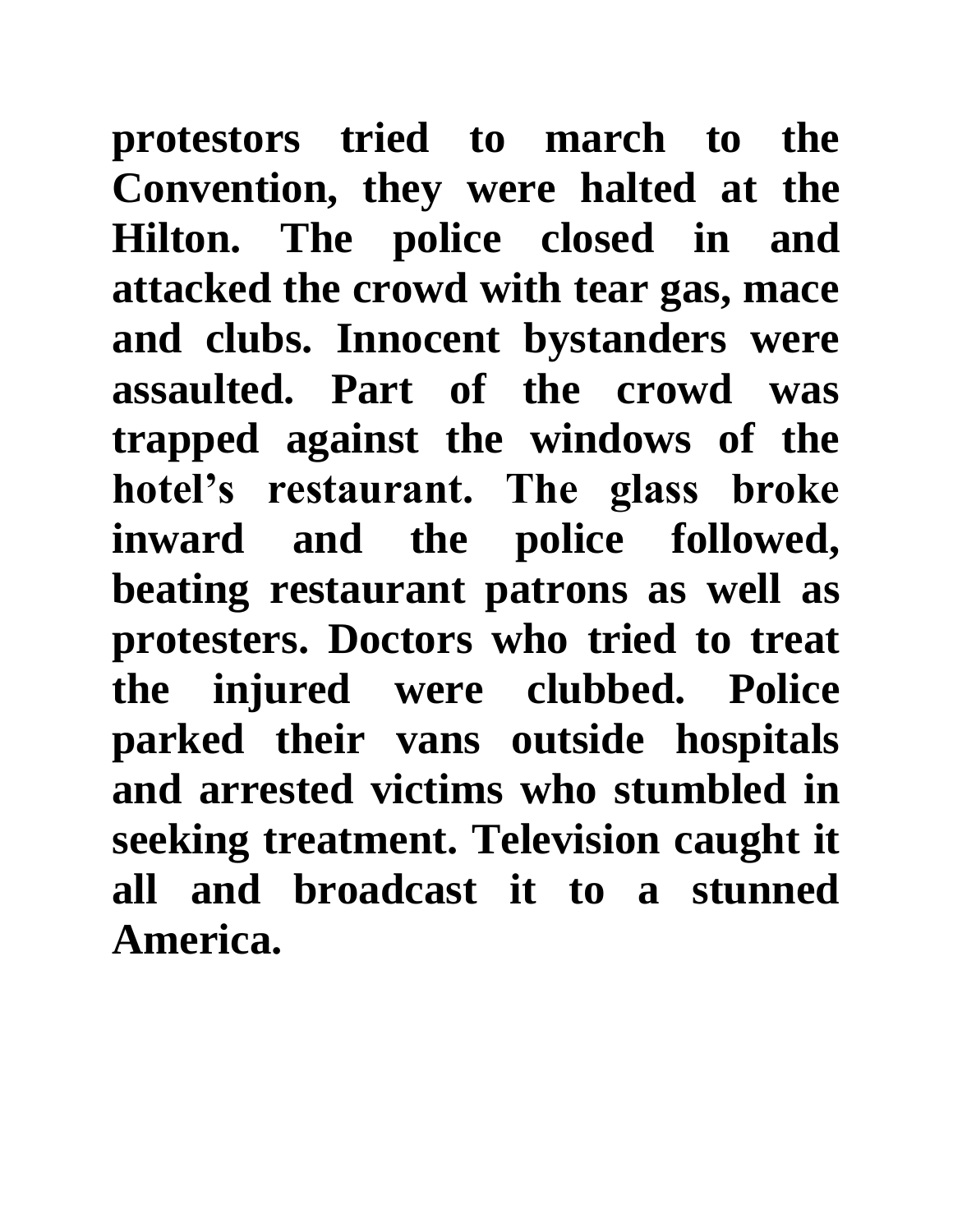**The Mayor nevertheless, stuck by his men, even though his defense was a little peculiar.**

**He said, "The confrontation was not created by the police. The confrontation was created by the people who charged the police. Gentlemen, get the thing straight once and for all. The policeman isn't there to create disorder, the policeman is there to preserve disorder."**

**The Democrats left Chicago demoralized and ill-prepared to take on Richard Nixon and the united Republicans. The nation divided into hostile camps. Whether you were for the Mayor or the protestors defined your politics. Despite all this, the Democrat's candidate, Hubert**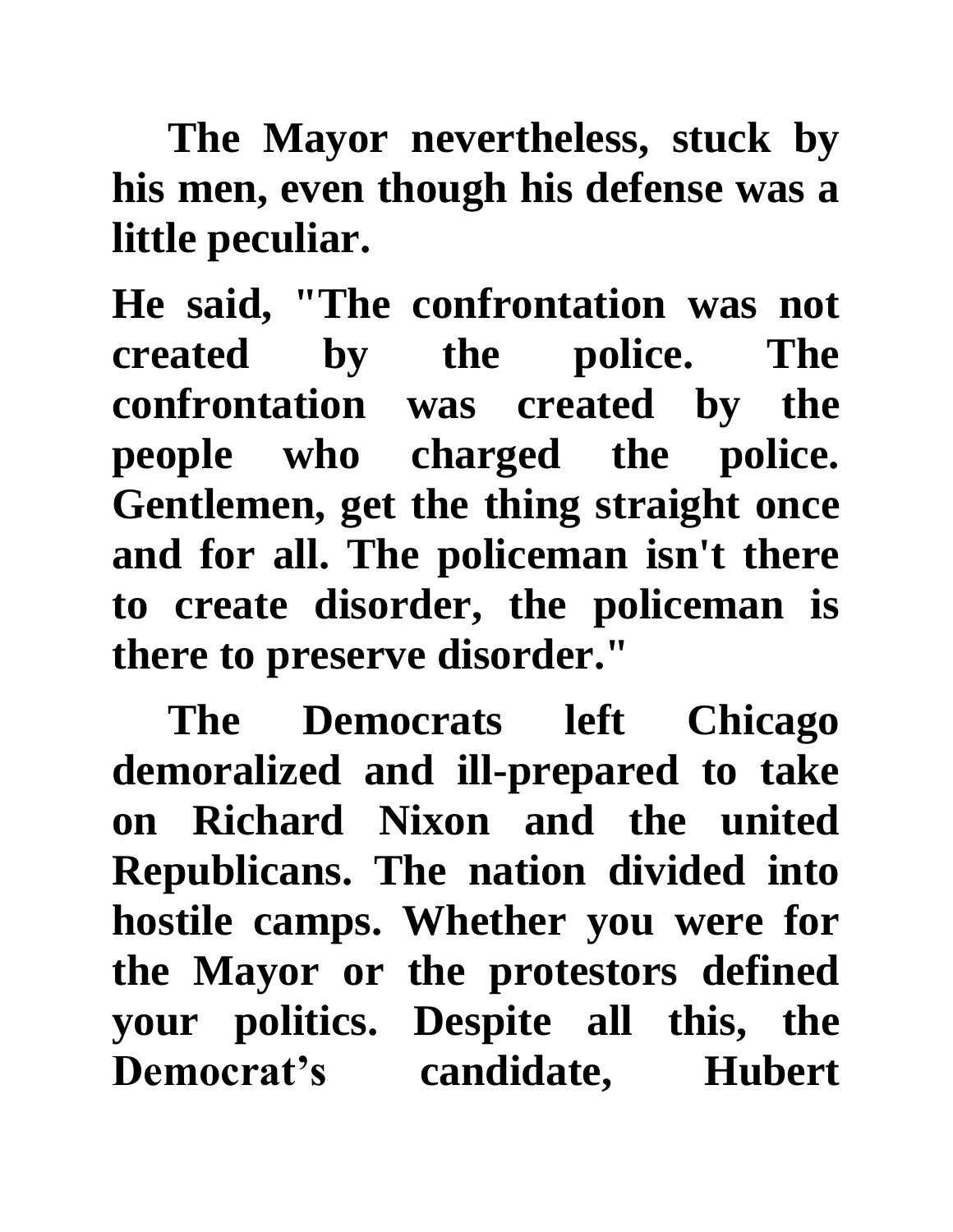**Humphrey, came breathlessly close to winning in November.**

**At the University of Richmond, this is Dan Roberts.**